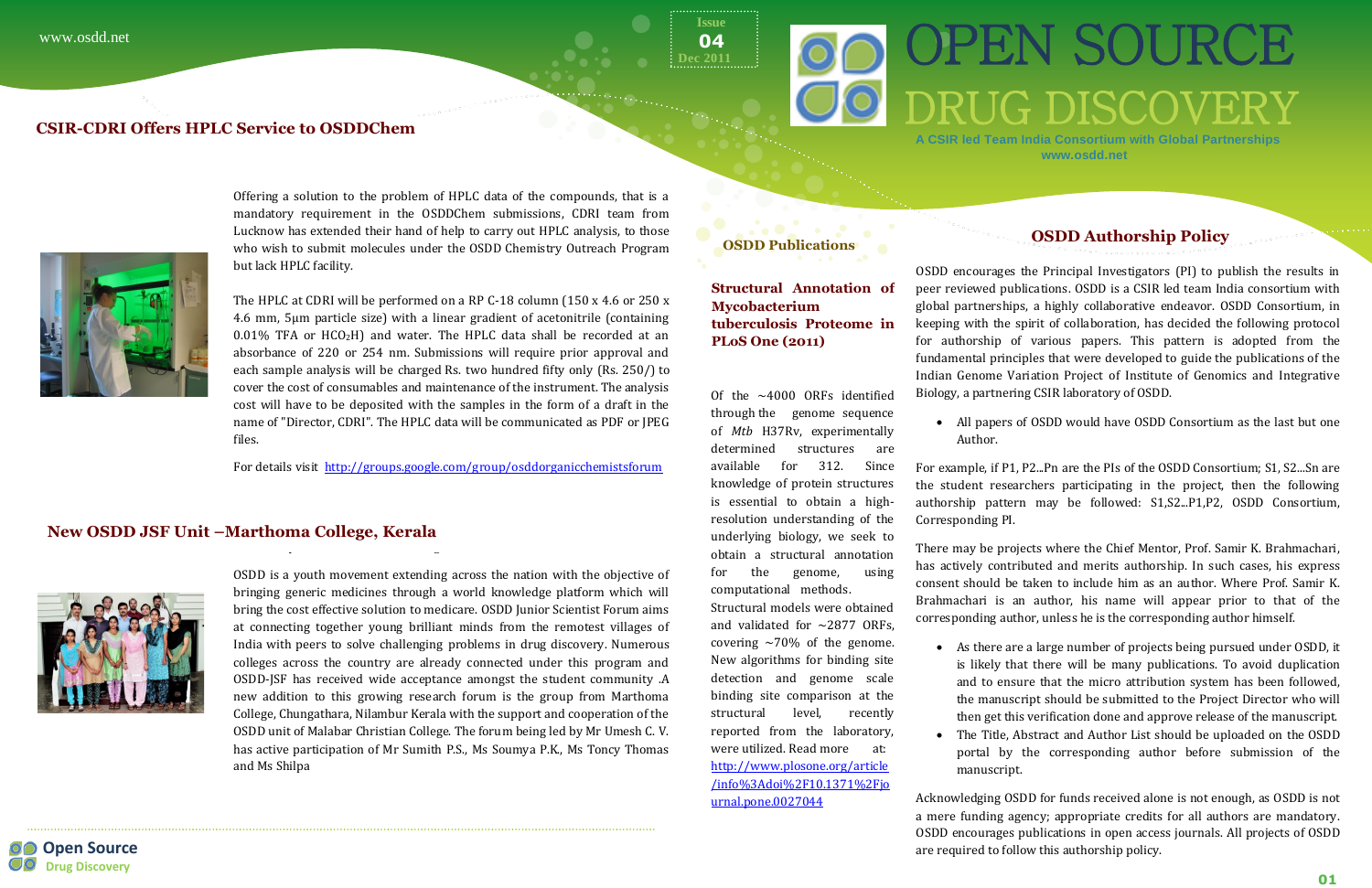**Open Source CD** Drug Discovery

Dr. Burrow discussed MMV's agenda to eradicate malaria and lectured that HTS screening of 6 million compounds resulted in more than 25,000 actives, out of which 400 actives have been submitted for community screening. Also, Dr. Burrow spoke about MMV's efforts to develop cheap and efficient Artemisinin combination therapy (ACT). The requirements for the new combination target product profile (TPP) were discussed in detail. He also informed the Open Box effort of MMV for discovery of new antimalarial. Prof. Rahul Jain from NIPER, Mohali spoke about "8-aminoquinolines as antimalarials". After introducing audience with various antimalarial 8-aminoquinolines such as quinocide, bulaquine, tefanoquine and sitamaquine, Dr. Jain discussed advantages and disadvantages associated with this class of antimalarials. He also discussed various strategies to develop new and more effective aminoquinolines to improve metabolic stability, decreased toxicity and increased blood-schizontocidal activity. Dr. Sanjay Batra, in his lecture titled "Antimalarials: CDRI's Perspective and Chemistry Outreach" talked about CDRI's facilities and the work carried out by various scientists of CSIR-CDRI for the discovery of antimalarials. Dr. Batra, a core team member of OSDD (Open Source Drug Discovery) introduced the audience with OSDD and the chemistry outreach program. He spoke about CSIR's initiative to open OSDD centers at many CSIR labs and initiatives to train college and university students in medicinal chemistry. He familiarized audience with the procedures for submission and screening of compounds at OSDD.



Dr. Steven Ward from Liverpool School of Tropical Medicine talked about tetraoxane class of antimalarials. He spoke about his team's efforts to design and develop a novel peroxide antimalarial candidate RKA182, which showed higher efficacy and superior PK profile than artesunate and artemisone. He also discussed various stages of RKA182 development from discovery to preclinical trials and finally the current stage i.e. phase I clinical trial. This molecule is once only antimalarial and is active against all stages of plasmodium. The topic of JNCASR scientist Prof. Hema Balaram's lecture was "Crosstalk between Purine .Nucleotide Metabolism & Mitochondrial Pathways in Plasmodium falciparum" in which she discussed novel pathways and mechanisms to disrupt the lifecycle of malaria parasite.

**Issue Dec 2011 04**



**A CSIR led Team India Consortium with Global Partnerships www.osdd.net** 



#### **CDRI Symposium Report- "Antimalarials: current approaches and new directions"**



**16/11/ 11:** A one day symposium on Antimalarials: Current approaches and future directions under the aegis of OSDDm, OSDDChem Outreach and MMV was held at CSIR-CDRI on 16th November 2011. The said symposium was organized in the CSIR-IITR auditorium and was attended by researchers from India and speakers from abroad. The audience included scientists, faculty and students from CSIR-HQ (OSDD team), CLRI, Chennai, NIIST, Trivandrum, IIT, Kanpur and Guwahati, IISER, Mohali, Calcutta University, IITR, CIMAP and CDRI. The Director CSRICDRI Dr. T. K. Chakraborty initiated the meeting by welcoming the guests from India and abroad. Dr. Chakraborty emphasized on the role of the open science for the development of anti infectives and apprised the audience about the significance of different programs CSIR has initiated in the area.

Dr. Jeremy Burrow, Head Discovery, MMV, Geneva was the first speaker of the day. He gave a brief introduction about the functioning of the MMV, a virtual and "not-for-profit" foundation with the mission to discover, develop and deliver antimalarial drugs. Dr. Burrow informed that the funding for MMV comes from public, private donations and also from partner's contributions

# **OO OPEN SOURCE** OO DRUG DISCOVERY